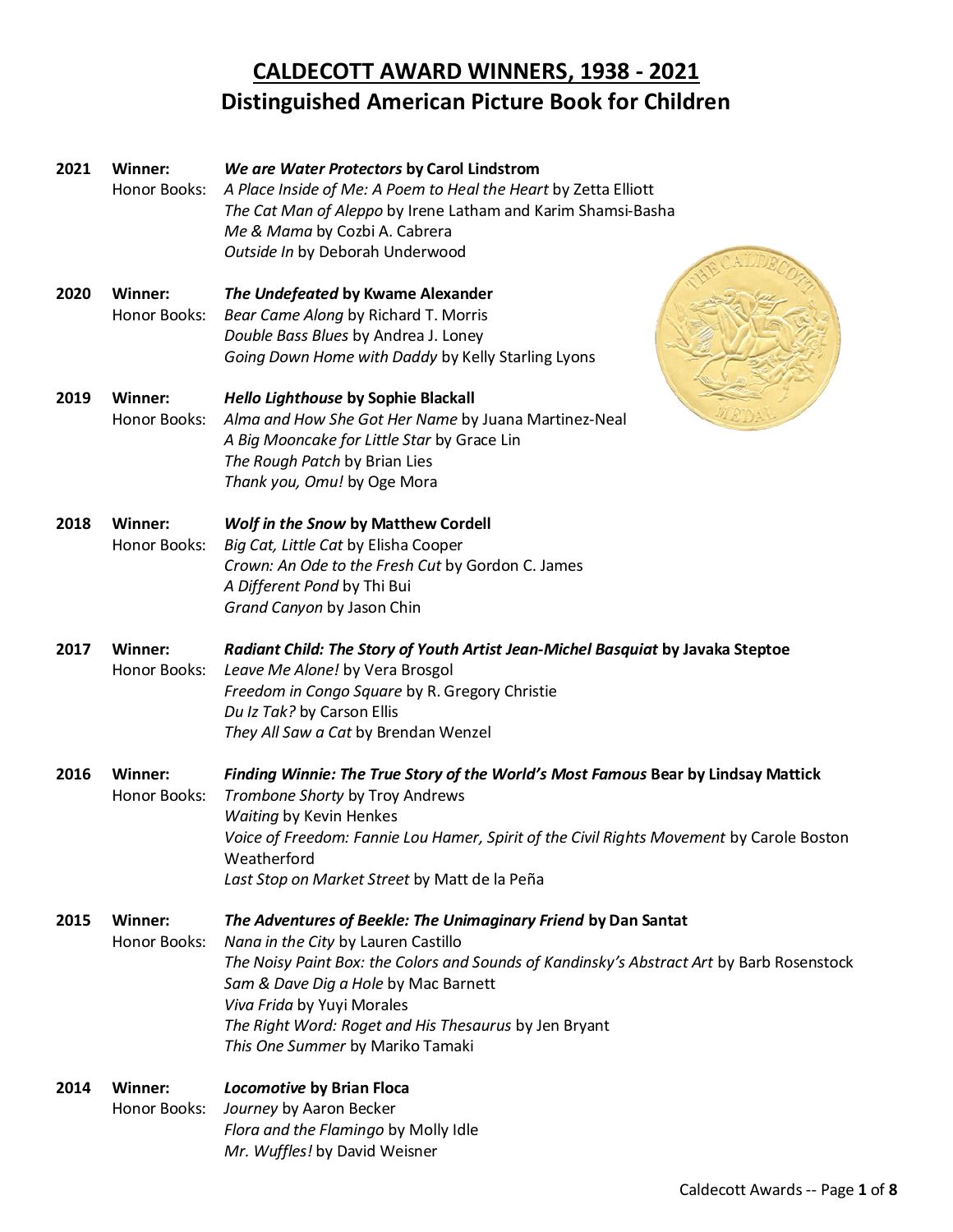| 2003 | <b>Winner:</b>          | My Friend Rabbit by Eric Rohmann                                                                                                                                                                                                                                                                        |
|------|-------------------------|---------------------------------------------------------------------------------------------------------------------------------------------------------------------------------------------------------------------------------------------------------------------------------------------------------|
| 2004 | Winner:<br>Honor Books: | The Man Who Walked Between the Towers by Mordicai Gerstein<br>Ella Sarah Gets Dressed by Margaret Chodos-Irvine<br>What Do You Do with a Tail Like This? by Steve Jenkins and Robin Page<br>Don't Let the Pigeon Drive the Bus by Mo Willems                                                            |
| 2005 | Winner:<br>Honor Books: | Kitten's First Full Moon by Kevin Henkes<br>The Red Book by Barbara Lehman<br>Coming on Home Soon by Jacqueline Woodson<br>Knuffle Bunny: A Cautionary Tale by Mo Willems                                                                                                                               |
| 2006 | Winner:<br>Honor Books: | The Hello, Goodbye Window by Norton Juster<br>Rosa by Nikki Giovanni<br>Zen Shorts by Jon J. Muth<br>Hot Air: The (Mostly) True Story of the First Hot-Air Balloon Ride by Marjorie Priceman<br>Song of the Water Boatman and Other Pond Poems by Joyce Sidman                                          |
| 2007 | Winner:<br>Honor Books: | <b>Flotsam by David Wiesner</b><br>Gone Wild: An Endangered Animal Alphabet by David McLimans<br>Moses: When Harriet Tubman Led Her People to Freedom by Carole Boston Weatherford                                                                                                                      |
| 2008 | Winner:<br>Honor Books: | The Invention of Hugo Cabret by Brian Selznick<br>Henry's Freedom Box: A True Story from the Underground Railroad by Ellen Levine<br>First the Egg by Laura Vaccaro Seeger<br>The Wall: Growing Up Behind the Iron Curtain by Peter Sís<br>Knuffle Bunny Too: A Case of Mistaken Identity by Mo Willems |
| 2009 | Winner:<br>Honor Books: | The House in the Night by Susan Marie Swanson<br>A Couple of Boys Have the Best Week Ever by Marla Frazee<br>How I Learned Geography by Uri Shulevitz<br>A River of Words: The Story of William Carlos Williams by Jen Bryant                                                                           |
| 2010 | Winner:<br>Honor Books: | The Lion & the Mouse by Jerry Pinkney<br>All the World by Liz Garton Scanlon<br>Red Sings from Treetops: A Year in Colors by Joyce Sidman                                                                                                                                                               |
| 2011 | Winner:<br>Honor Books: | A Sick Day for Amos McGee by Philip C. Stead<br>Dave the Potter: Artist, Poet, Slave by Laban Carrick Hill<br>Interrupting Chicken by David Ezra Stein                                                                                                                                                  |
| 2012 | Winner:<br>Honor Books: | A Ball for Daisy by Chris Raschka<br><b>Blackout by John Rocco</b><br>Grandpa Green by Lane Smith<br>MeJane by Patrick McDonnell                                                                                                                                                                        |
| 2013 | Winner:<br>Honor Books: | This Is Not My Hat by Jon Klassen<br>Creepy Carrots! by Aaron Reynolds<br>Extra Yarn by Mac Barnett<br>Green by Laura Vaccaro Seeger<br>One Cool Friend by Toni Buzzeo<br>Sleep Like a Tiger by Mary Logue                                                                                              |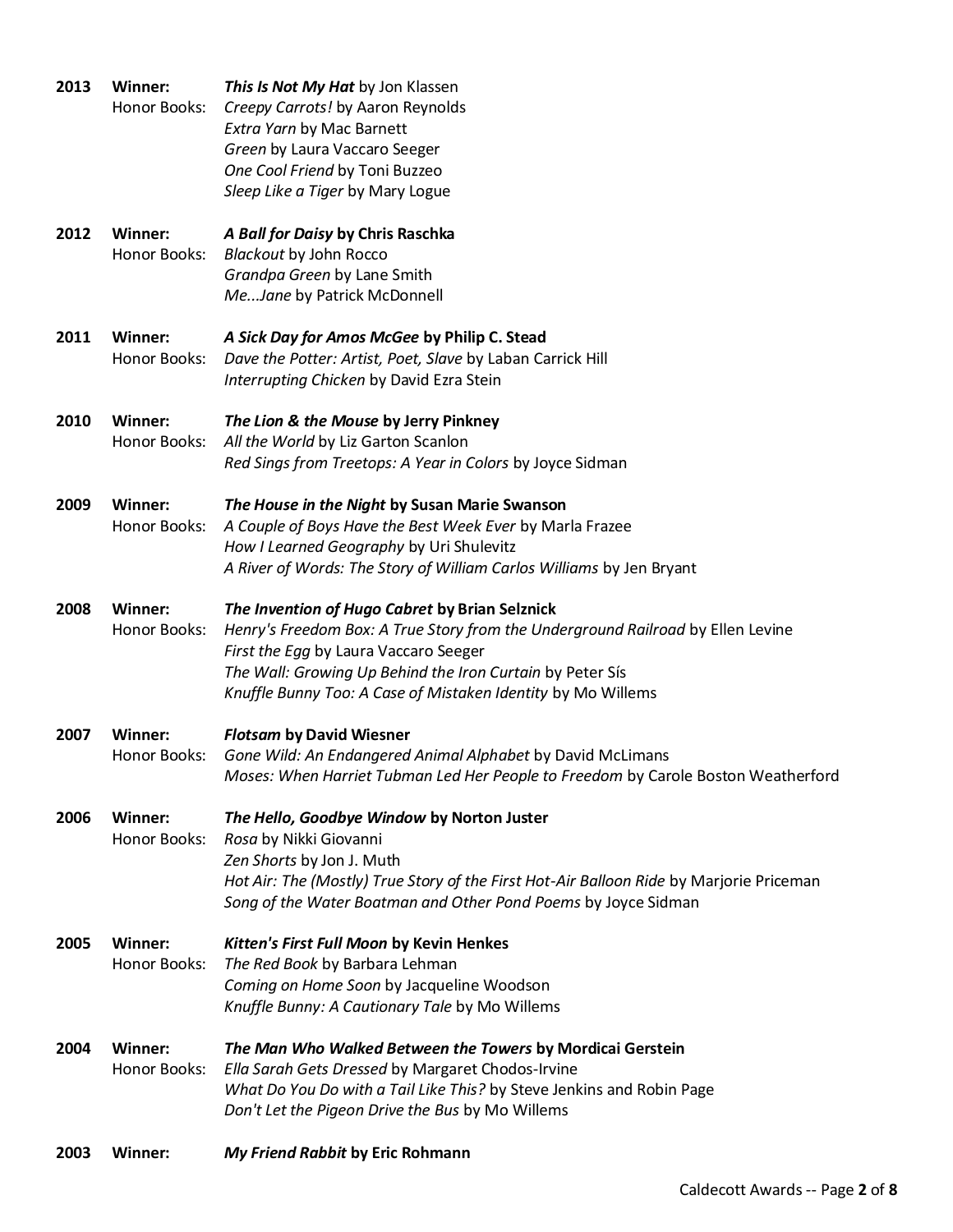|      | Honor Books:                   | The Spider and the Fly by Mary Howitt<br>Hondo & Fabian by Peter McCarty<br>Noah's Ark by Jerry Pinkney                                                                                                                                                                              |
|------|--------------------------------|--------------------------------------------------------------------------------------------------------------------------------------------------------------------------------------------------------------------------------------------------------------------------------------|
| 2002 | Winner:<br>Honor Books:        | The Three Pigs by David Wiesner<br>The Dinosaurs of Waterhouse Hawkins by Barbara Kerley<br>Martin's Big Words: the Life of Dr. Martin Luther King, Jr. by Doreen Rappaport<br>The Stray Dog by Marc Simont                                                                          |
| 2001 | Winner:<br>Honor Books:        | So You Want to Be President? by Judith St. George<br>Casey at the Bat by Ernest Thayer<br>Click, Clack, Moo: Cows that Type by Doreen Cronin<br>Olivia by Ian Falconer                                                                                                               |
| 2000 | <b>Winner:</b><br>Honor Books: | Joseph Had a Little Overcoat Simms Taback<br>A Child's Calendar by John Updike<br>Sector 7 by David Wiesner                                                                                                                                                                          |
| 1999 | <b>Winner:</b><br>Honor Books: | <b>Snowflake Bentley by Jacqueline Briggs Martin</b><br>Duke Ellington: The Piano Prince and His Orchestra by Andrea Davis Pinkney<br>No, David! by David Shannon<br>Snow by Uri Shulevitz<br>Tibet through the Red Box by Peter Sís                                                 |
| 1998 | Winner:<br>Honor Books:        | Rapunzel by Paul O. Zelinsky<br>The Gardener by Sarah Stewart<br>Harlem by Walter Dean Myers<br>There Was an Old Lady Who Swallowed a Fly by Simms Taback                                                                                                                            |
| 1997 | <b>Winner:</b><br>Honor Books: | Golem by David Wisniewski<br>Hush! A Thai Lullaby by Minfong Ho<br>The Graphic Alphabet by David Pelletier<br>The Paperboy by Dav Pilkey<br>Starry Messenger by Peter Sís                                                                                                            |
| 1996 | <b>Winner:</b><br>Honor Books: | Officer Buckle and Gloria by Peggy Rathmann<br>Alphabet City by Stephen T. Johnson<br>Zin! Zin! Zin! a Violin by Lloyd Moss<br>The Faithful Friend by Robert D. San Souci<br>Tops & Bottoms by Janet Stevens                                                                         |
| 1995 | Winner:<br>Honor Books:        | <b>Smoky Night by Eve Bunting</b><br>John Henry by Julius Lester<br>Swamp Angel by Anne Issacs<br>Time Flies by Eric Rohmann                                                                                                                                                         |
| 1994 | Winner:<br>Honor Books:        | Grandfather's Journey by Allen Say; edited by Walter Lorraine<br>Peppe the Lamplighter by Elisa Bartone<br>In the Small, Small Pond by Denise Fleming<br>Raven: A Trickster Tale from the Pacific Northwest by Gerald McDermott<br>Owen by Kevin Henkes<br>Yo! Yes? by Chris Raschka |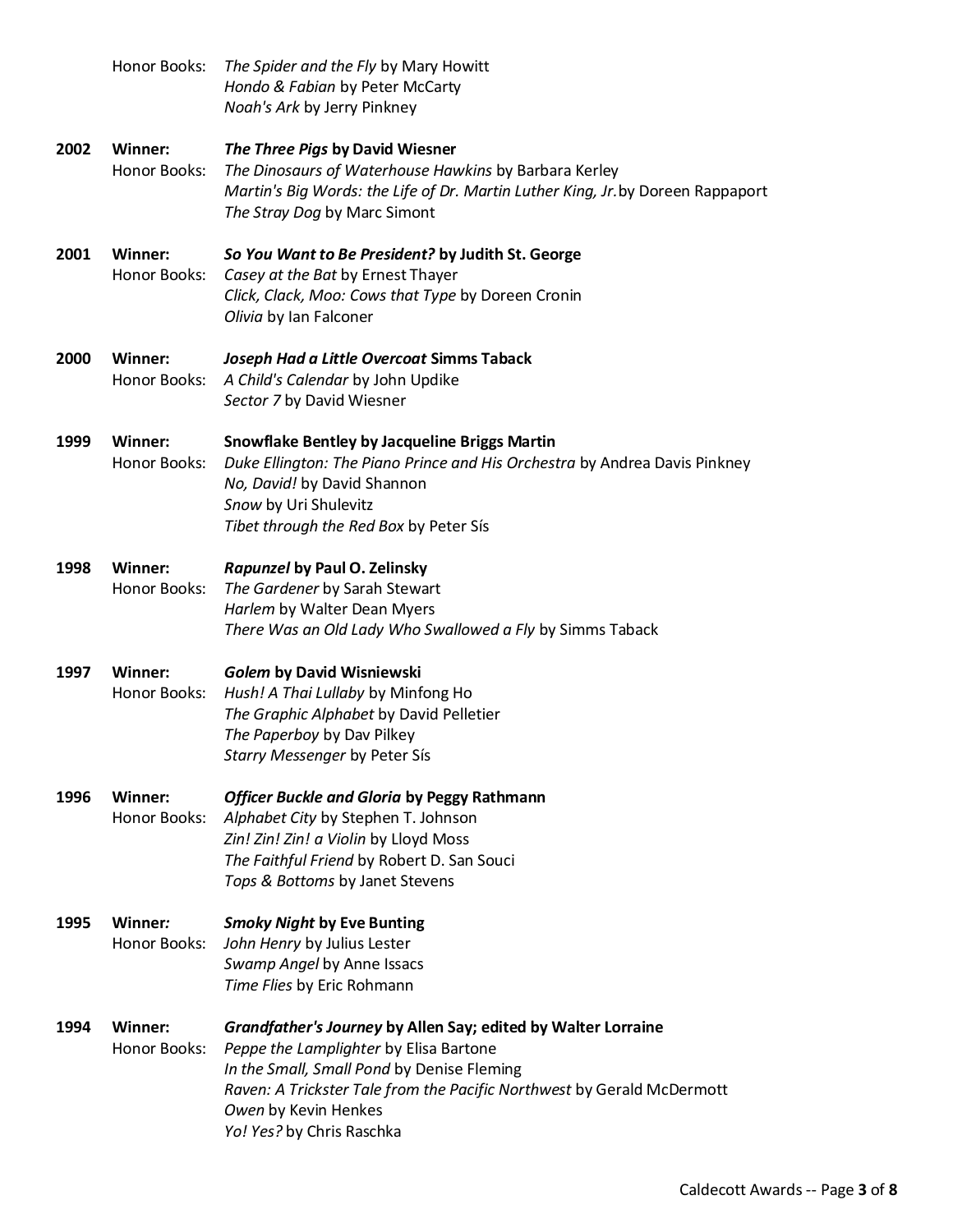| 1993 | Winner:<br>Honor Books:        | Mirette on the High Wire by Emily Arnold McCully<br>The Stinky Cheese Man and Other Fairly Stupid Tales by Jon Scieszka<br>Seven Blind Mice by Ed Young<br>Working Cotton by Sherley Anne Williams                                                                  |  |
|------|--------------------------------|---------------------------------------------------------------------------------------------------------------------------------------------------------------------------------------------------------------------------------------------------------------------|--|
| 1992 | Winner:                        | <b>Tuesday by David Wiesner</b>                                                                                                                                                                                                                                     |  |
|      | Honor Book:                    | Tar Beach by Faith Ringgold                                                                                                                                                                                                                                         |  |
| 1991 | <b>Winner:</b><br>Honor Books: | <b>Black and White by David Macaulay</b><br>Puss in Boots by Charles Perrault, trans. by Malcolm Arthur<br>"More More More," Said the Baby: Three Love Stories by Vera B. Williams                                                                                  |  |
| 1990 | <b>Winner:</b><br>Honor Books: | Lon Po Po: A Red-Riding Hood Story from China by Ed Young<br>Bill Peet: An Autobiography by Bill Peet<br>Color Zoo by Lois Ehlert<br>The Talking Eggs: A Folktale from the American South by Robert D. San Souci<br>Hershel and the Hanukkah Goblins by Eric Kimmel |  |
| 1989 | Winner:<br>Honor Books:        | Song and Dance Man by Karen Ackerman<br>The Boy of the Three-Year Nap by Diane Snyder<br>Free Fall by David Wiesner<br>Goldilocks and the Three Bears by James Marshall<br>Mirandy and Brother Wind by Patricia C. McKissack                                        |  |
| 1988 | <b>Winner:</b><br>Honor Book:  | Owl Moon by Jane Yolen<br>Mufaro's Beautiful Daughters: An African Tale by John Steptoe                                                                                                                                                                             |  |
| 1987 | <b>Winner:</b><br>Honor Books: | Hey, Al by Arthur Yorinks<br>The Village of Round and Square Houses by Ann Grifalconi<br>Alphabatics by Suse MacDonald<br>Rumpelstiltskin by Paul O. Zelinsky                                                                                                       |  |
| 1986 | <b>Winner:</b><br>Honor Books: | The Polar Express by Chris Van Allsburg<br>The Relatives Came by Cynthia Rylant<br>King Bidgood's in the Bathtub by Audrey Wood                                                                                                                                     |  |
| 1985 | <b>Winner:</b><br>Honor Books: | Saint George and the Dragon by Margaret Hodges<br>Hansel and Gretel by Rika Lesser<br>Have You Seen My Duckling? by Nancy Tafuri<br>The Story of Jumping Mouse: A Native American Legend by John Steptoe                                                            |  |
| 1984 | Winner:<br>Honor Books:        | The Glorious Flight: Across the Channel with Louis Bleriot by Alice & Martin Provensen<br>Little Red Riding Hood by Trina Schart Hyman<br>Ten, Nine, Eight by Molly Bang                                                                                            |  |
| 1983 | <b>Winner:</b><br>Honor Books: | Shadow by Marcia Brown, original text in French by Blaise Cendrars<br>A Chair for My Mother by Vera B. Williams<br>When I Was Young in the Mountains by Cynthia Rylant                                                                                              |  |
| 1982 | <b>Winner:</b><br>Honor Books: | Jumanji by Chris Van Allsburg<br>Where the Buffaloes Begin by Olaf Baker<br>On Market Street by Arnold Lobel<br>Outside Over There by Maurice Sendak                                                                                                                |  |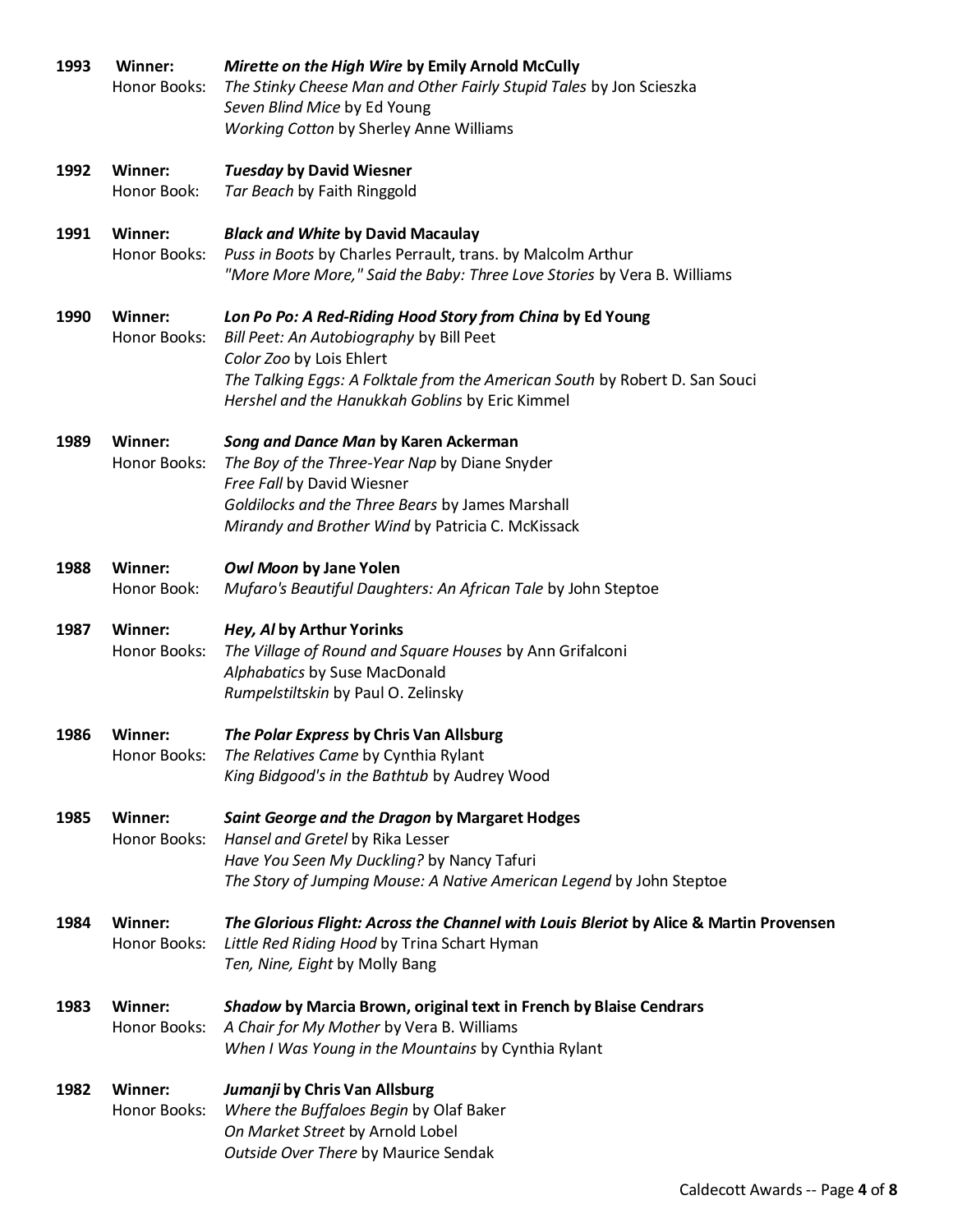*A Visit to William Blake's Inn: Poems for Innocent and Experienced Travelers* by Nancy Willard

| 1981 | Winner:<br>Honor Books:        | <b>Fables by Arnold Lobel</b><br>The Bremen-Town Musicians by Ilse Plume<br>The Grey Lady and the Strawberry Snatcher by Molly Bang<br>Mice Twice by Joseph Low<br>Truck by Donald Crews                                                                                            |
|------|--------------------------------|-------------------------------------------------------------------------------------------------------------------------------------------------------------------------------------------------------------------------------------------------------------------------------------|
| 1980 | Winner:<br>Honor Books:        | <b>Ox-Cart Man by Donald Hall</b><br>Ben's Trumpet by Rachel Isadora<br>The Garden Of Abdul Gasazi by Chris Van Allsburg<br>The Treasure by Uri Shulevitz                                                                                                                           |
| 1979 | Winner:<br>Honor Books:        | The Girl Who Loved Wild Horses by Paul Goble<br>Freight Train by Donald Crews<br>The Way to Start a Day by Byrd Baylor                                                                                                                                                              |
| 1978 | Winner:<br>Honor Books:        | <b>Noah's Ark by Peter Spier</b><br>Castle by David Macaulay<br>It Could Always Be Worse by Margot Zemach                                                                                                                                                                           |
| 1977 | Winner:<br>Honor Books:        | Ashanti to Zulu: African Traditions by Margaret Musgrove<br>The Amazing Bone by William Steig<br>The Contest by Nonny Hogrogian<br>Fish for Supper by M. B. Goffstein<br>The Golem: A Jewish Legend by Beverly Brodsky McDermott<br>Hawk, I'm Your Brother by Byrd Baylor           |
| 1976 | Winner:<br>Honor Books:        | Why Mosquitoes Buzz in People's Ears by Verna Aardema<br>The Desert is Theirs by Byrd Baylor<br>Strega Nona by Tomie de Paola                                                                                                                                                       |
| 1975 | Winner:<br>Honor Book:         | Arrow to the Sun by Gerald McDermott<br>Jambo Means Hello: A Swahili Alphabet Book by Muriel Feelings                                                                                                                                                                               |
| 1974 | <b>Winner:</b><br>Honor Books: | Duffy and the Devil by Harve Zemach<br>Three Jovial Huntsmen by Susan Jeffers<br>Cathedral by David Macaulay                                                                                                                                                                        |
| 1973 | Winner:<br>Honor Books:        | The Funny Little Woman by Arlene Mosel<br>Anansi the Spider: A Tale from the Ashanti by Gerald McDermott<br>Hosie's Alphabet by Hosea, Tobias & Lisa Baskin<br>Snow-White and the Seven Dwarfs by Randall Jarrell, retold from the Brothers Grimm<br>When Clay Sings by Byrd Baylor |
| 1972 | Winner:<br>Honor Books:        | One Fine Day by Nonny Hogrogian<br>Hildilid's Night by Cheli Durán Ryan<br>If All the Seas Were One Sea by Janina Domanska<br>Moja Means One: Swahili Counting Book by Muriel Feelings                                                                                              |
| 1971 | Winner:<br>Honor Books:        | A Story A Story by Gail E. Haley<br>The Angry Moon by William Sleator                                                                                                                                                                                                               |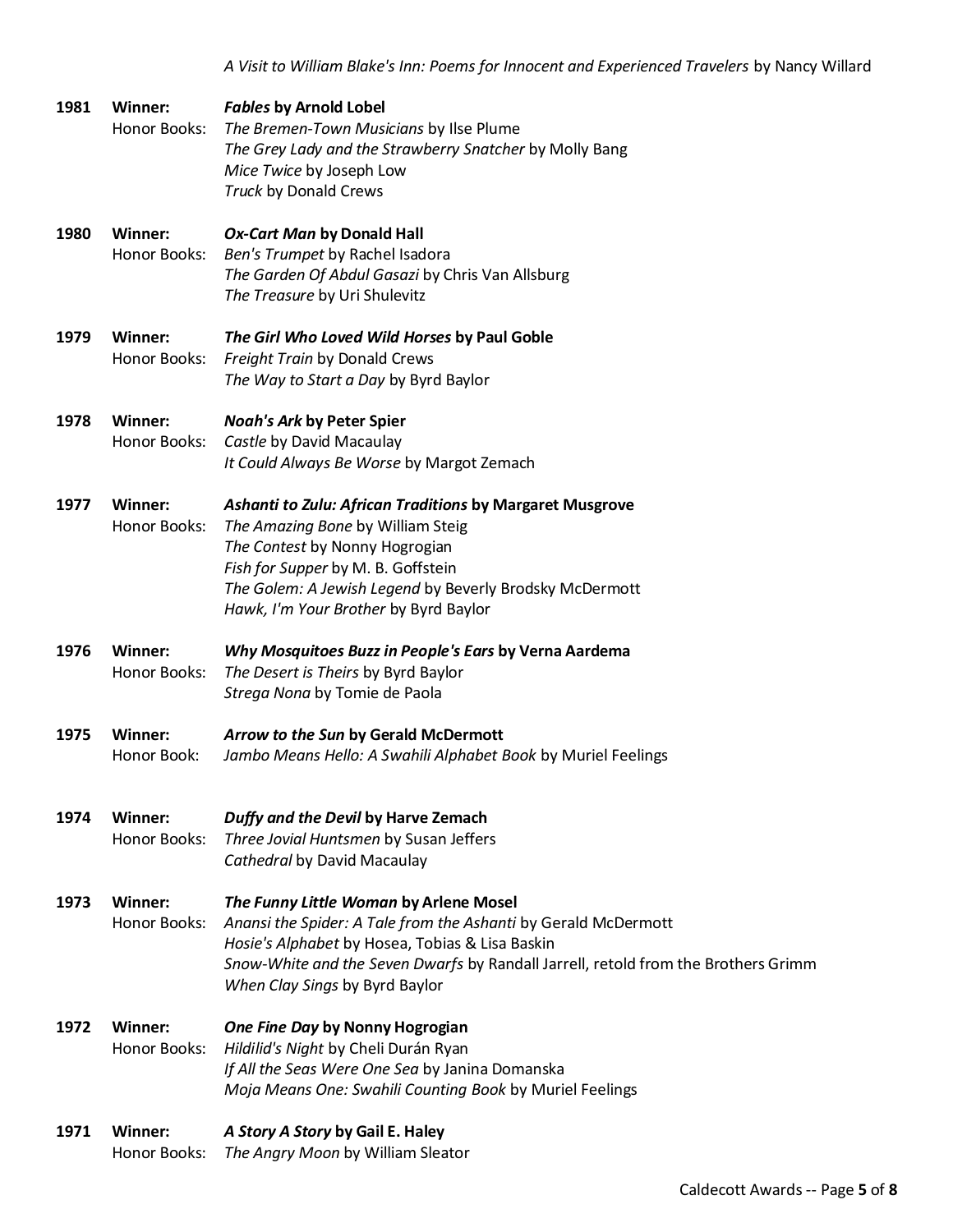|      |                         | Frog and Toad are Friends by Arnold Lobel<br>In the Night Kitchen by Maurice Sendak                                                                                                                                                                                      |
|------|-------------------------|--------------------------------------------------------------------------------------------------------------------------------------------------------------------------------------------------------------------------------------------------------------------------|
| 1970 | Winner:<br>Honor Books: | Sylvester and the Magic Pebble by William Steig<br>Goggles! by Ezra Jack Keats<br>Alexander and the Wind-Up Mouse by Leo Lionni<br>Pop Corn & Ma Goodness by Edna Mitchell Preston<br>Thy Friend, Obadiah by Brinton Turkle<br>The Judge: An Untrue Tale by Harve Zemach |
| 1969 | Winner:<br>Honor Book:  | The Fool of the World and the Flying Ship by Arthur Ransome<br>Why the Sun and the Moon Live in the Sky by Elphinstone Dayrell                                                                                                                                           |
| 1968 | Winner:<br>Honor Books: | <b>Drummer Hoff by Barbara Emberley</b><br>Frederick by Leo Lionni<br>Seashore Story by Taro Yashima<br>The Emperor and the Kite by Jane Yolen                                                                                                                           |
| 1967 | Winner:<br>Honor Book:  | Sam, Bangs & Moonshine by Evaline Ness<br>One Wide River to Cross by Barbara Emberley                                                                                                                                                                                    |
| 1966 | Winner:<br>Honor Books: | Always Room for One More by Sorche Nic Leodhas, pseud. [Leclair Alger]<br>Hide and Seek Fog by Alvin Tresselt<br>Just Me by Marie Hall Ets<br>Tom Tit Tot by Evaline Ness                                                                                                |
| 1965 | Winner:<br>Honor Books: | May I Bring a Friend? by Beatrice Schenk de Regniers<br>Rain Makes Applesauce by Julian Scheer<br>The Wave by Margaret Hodges<br>A Pocketful of Cricket by Rebecca Caudill                                                                                               |
| 1964 | Winner:<br>Honor Books: | Where the Wild Things Are by Maurice Sendak<br>Swimmy by Leo Lionni<br>All in the Morning Early by Sorche Nic Leodhas, pseud. [Leclaire Alger]<br>Mother Goose and Nursery Rhymes illustrated by Philip Reed                                                             |
| 1963 | Winner:<br>Honor Books: | The Snowy Day by Ezra Jack Keats<br>The Sun is a Golden Earring by Natalia M. Belting<br>Mr. Rabbit and the Lovely Present by Charlotte Zolotow                                                                                                                          |
| 1962 | Winner:<br>Honor Books: | Once a Mouse by Marcia Brown<br>Fox Went out on a Chilly Night: An Old Song by Peter Spier<br>Little Bear's Visit by Else H. Minarik<br>The Day We Saw the Sun Come Up by Alice E. Goudey                                                                                |
| 1961 | Winner:<br>Honor Book:  | <b>Baboushka and the Three Kings by Ruth Robbins</b><br>Inch by Inch by Leo Lionni                                                                                                                                                                                       |
| 1960 | Winner:<br>Honor Books: | Nine Days to Christmas by Marie Hall Ets and Aurora Labastida<br>Houses from the Sea by Alice E. Goudey<br>The Moon Jumpers by Janice May Udry                                                                                                                           |
| 1959 | <b>Winner:</b>          | <b>Chanticleer and the Fox by Barbara Cooney</b>                                                                                                                                                                                                                         |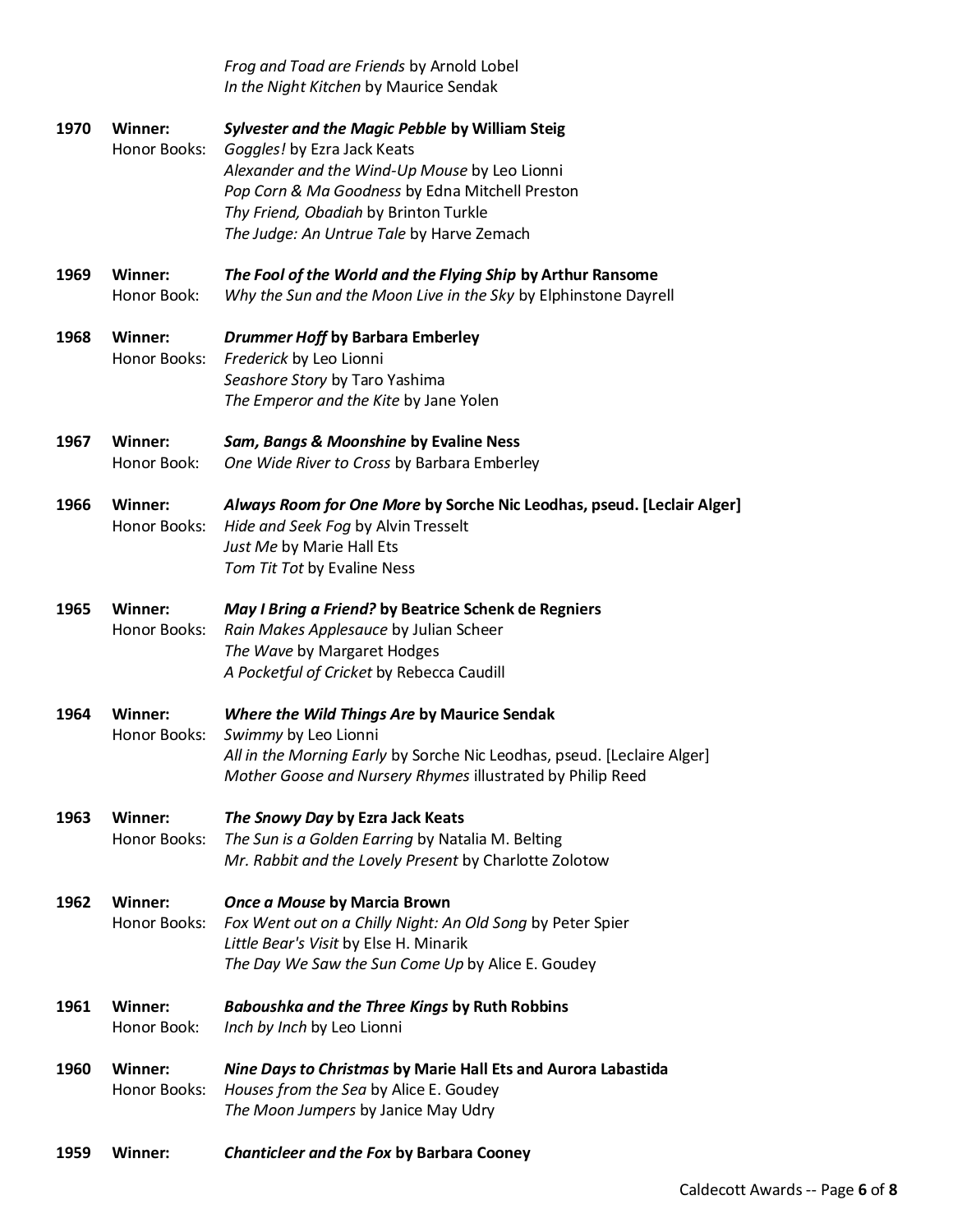| 1950 | <b>Winner:</b>                 | Song of the Swallows by Leo Politi                                                                                                                                                                                                                                                        |
|------|--------------------------------|-------------------------------------------------------------------------------------------------------------------------------------------------------------------------------------------------------------------------------------------------------------------------------------------|
| 1951 | Winner:<br>Honor Books:        | The Egg Tree by Katherine Milhous<br>Dick Whittington and his Cat by Marcia Brown<br>The Two Reds by William Lipkind<br>If I Ran the Zoo by Dr. Seuss<br>The Most Wonderful Doll in the World by Phyllis McGinley<br>T-Bone, the Baby Sitter by Clare Turlay Newberry                     |
| 1952 | Winner:<br>Honor Books:        | <b>Finders Keepers by William Lipkind</b><br>Mr. T. W. Anthony Woo by Marie Hall Ets<br>Skipper John's Cook by Marcia Brown<br>All Falling Down by Gene Zion<br>Bear Party by William Pène du Bois<br>Feather Mountain by Elizabeth Olds                                                  |
| 1953 | Winner:<br>Honor Books:        | The Biggest Bear by Lynd Ward<br>Puss in Boots by Marcia Brown<br>One Morning in Maine by Robert McCloskey<br>Ape in a Cape: An Alphabet of Odd Animals by Fritz Eichenberg<br>The Storm Book by Charlotte Zolotow<br>Five Little Monkeys by Juliet Kepes                                 |
| 1954 | Winner:<br>Honor Books:        | <b>Madeline's Rescue by Ludwig Bemelmans</b><br>Journey Cake, Ho! by Ruth Sawyer<br>When Will the World Be Mine? by Miriam Schlein<br>The Steadfast Tin Soldier by Hans Christian Andersen, translated by M. R. James<br>A Very Special House by Ruth Krauss<br>Green Eyes by A. Birnbaum |
| 1955 | <b>Winner:</b><br>Honor Books: | Cinderella, or the Little Glass Slipper by Marcia Brown<br>Book of Nursery and Mother Goose Rhymes illustrated by Marguerite de Angeli<br>Wheel On The Chimney by Margaret Wise Brown<br>The Thanksgiving Story by Alice Dalgliesh                                                        |
| 1956 | Winner:<br>Honor Books:        | Frog Went A-Courtin' by John Langstaff<br>Play With Me by Marie Hall Ets<br>Crow Boy by Taro Yashima                                                                                                                                                                                      |
| 1957 | Winner:<br>Honor Books:        | A Tree is Nice by Janice Udry<br>Mr. Penny's Race Horse by Marie Hall Ets<br>1 is One by Tasha Tudor<br>Anatole by Eve Titus<br>Gillespie and the Guards by Benjamin Elkin<br>Lion by William Pène du Bois                                                                                |
| 1958 | Winner:<br>Honor Books:        | Time of Wonder by Robert McCloskey<br>Fly High, Fly Low by Don Freeman<br>Anatole and the Cat by Eve Titus                                                                                                                                                                                |
|      | Honor Books:                   | The House that Jack Built: La Maison Que Jacques A Batie by Antonio Frasconi<br>What Do You Say, Dear? by Sesyle Joslin<br>Umbrella by Taro Yashima                                                                                                                                       |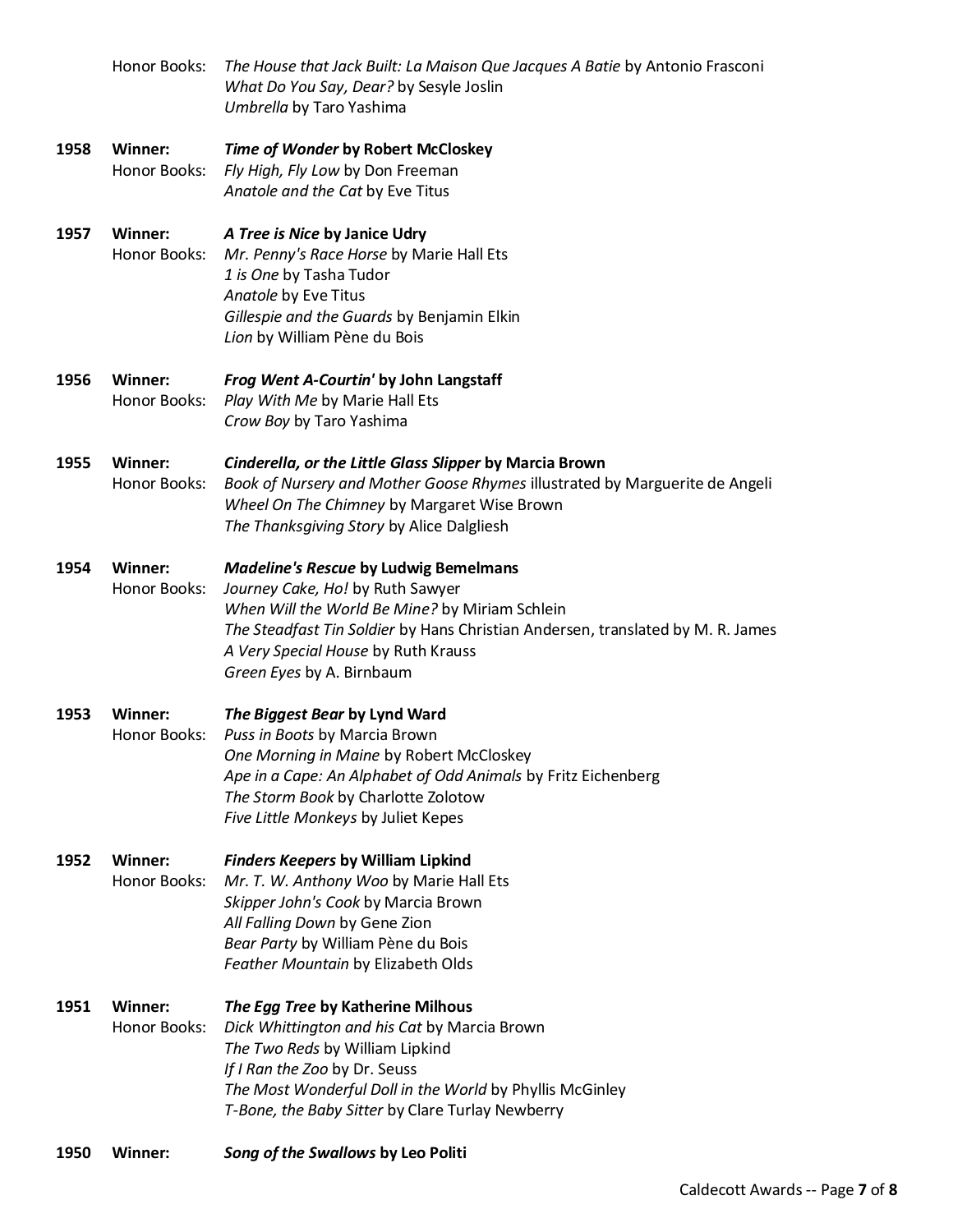|      | Honor Books:                   | America's Ethan Allen by Stewart Holbrook<br>The Wild Birthday Cake by Lavinia R. Davis<br>The Happy Day by Ruth Krauss<br>Bartholomew and the Oobleck by Dr. Seuss<br>Henry Fisherman by Marcia Brown                                                                           |
|------|--------------------------------|----------------------------------------------------------------------------------------------------------------------------------------------------------------------------------------------------------------------------------------------------------------------------------|
| 1949 | Winner:<br>Honor Books:        | The Big Snow by Berta & Elmer Hader<br><b>Blueberries for Sal by Robert McCloskey</b><br>All Around the Town by Phyllis McGinley<br>Juanita by Leo Politi<br>Fish in the Air by Kurt Wiese                                                                                       |
| 1948 | Winner:<br>Honor Books:        | White Snow, Bright Snow by Alvin Tresselt<br>Stone Soup by Marcia Brown<br>McElligot's Pool by Dr. Seuss<br>Bambino the Clown by Georges Schreiber<br>Roger and the Fox by Lavinia R. Davis<br>Song of Robin Hood by Anne Malcolmson                                             |
| 1947 | Winner:<br>Honor Books:        | The Little Island by Margaret Wise Brown<br>Rain Drop Splash by Alvin Tresselt<br>Boats on the River by Marjorie Flack<br>Timothy Turtle by Al Graham<br>Pedro, the Angel of Olvera Street by Leo Politi<br>Sing in Praise: A Collection of the Best Loved Hymns by Opal Wheeler |
| 1946 | Winner:<br>Honor Books:        | The Rooster Crows by Maud & Miska Petersham<br>Little Lost Lamb by Margaret Wise Brown<br>Sing Mother Goose illustrated by Marjorie Torrey<br>My Mother is the Most Beautiful Woman in the World by Becky Reyher<br>You Can Write Chinese by Kurt Wiese                          |
| 1945 | <b>Winner:</b><br>Honor Books: | Prayer for a Child by Rachel Field<br>Mother Goose illustrated by Tasha Tudor<br>In the Forest by Marie Hall Ets<br>Yonie Wondernose by Marguerite de Angeli<br>The Christmas Anna Angel by Ruth Sawyer                                                                          |
| 1944 | Winner:<br>Honor Books:        | <b>Many Moons by James Thurber</b><br>Small Rain: Verses From The Bible by Jessie Orton Jones<br>Pierre Pidgeon by Lee Kingman<br>The Mighty Hunter by Berta & Elmer Hader<br>A Child's Good Night Book by Margaret Wise Brown<br>Good-Luck Horse by Chih-Yi Chan                |
| 1943 | Winner:<br>Honor Books:        | The Little House by Virginia Lee Burton<br>Dash and Dart by Mary & Conrad Buff<br>Marshmallow by Clare Turlay Newberry                                                                                                                                                           |
| 1942 | <b>Winner:</b><br>Honor Books: | <b>Make Way for Ducklings by Robert McCloskey</b><br>An American ABC by Maud & Miska Petersham<br>In My Mother's House by Ann Nolan Clark<br>Paddle-To-The-Sea by Holling C. Holling                                                                                             |